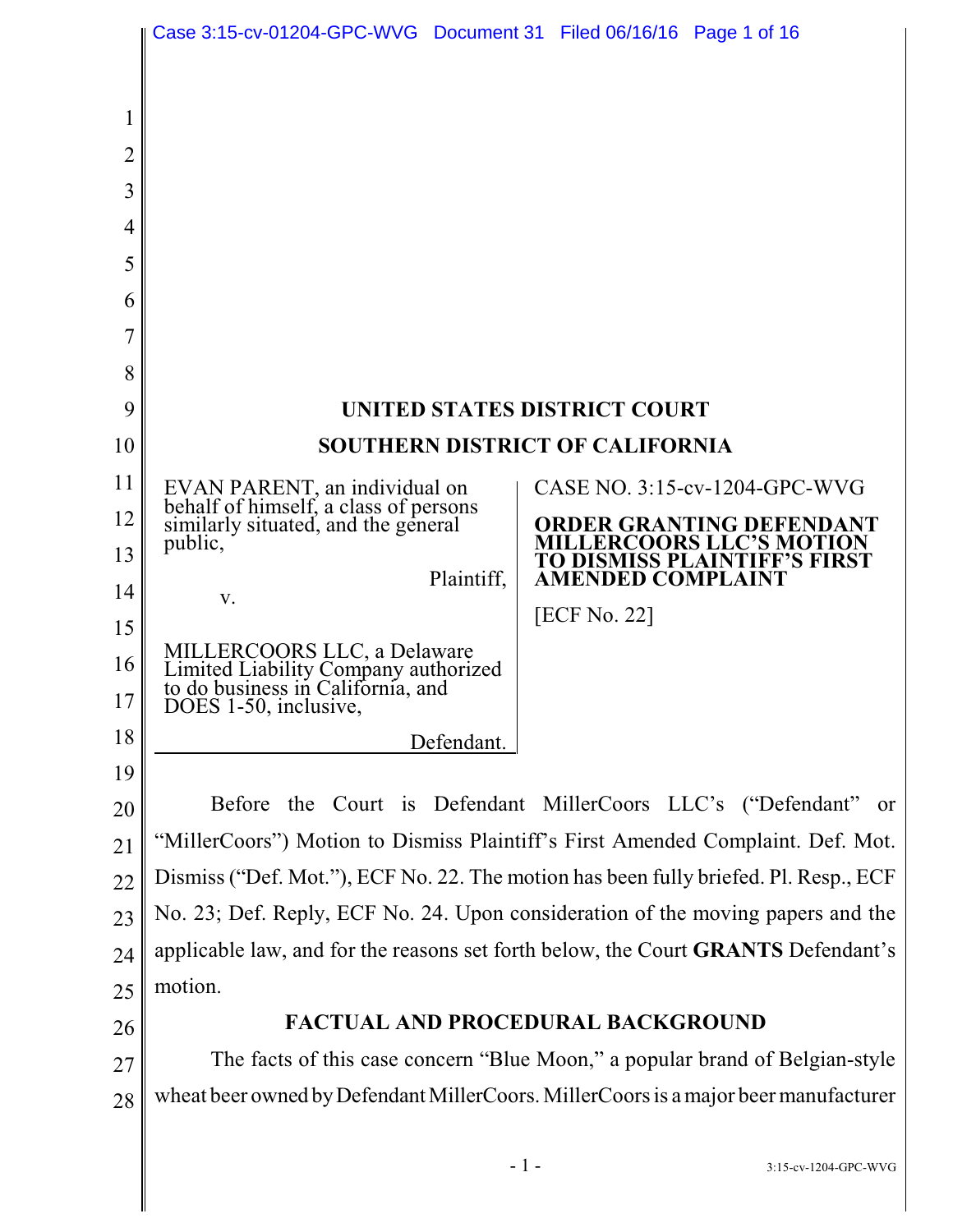1 2 3 4 5 6 7 with many well-known beer brands, including Coors Light, Miller Genuine Draft, Miller High Life, Ice house, Milwaukee's Best, Keystone, and Olde English. First Amended Complaint ("Am. Compl.") 3, ECF No. 19. Plaintiff Evan Parent ("Plaintiff"), a "beer aficionado and home brewer," alleges that from 2011 until mid-2012, he regularly paid a price premium purchasing Blue Moon beer from San Diegoarea retailers for personal and family consumption because MillerCoors created the deceptive and misleading impression that Blue Moon is a "craft beer." *Id.* at 9.

8

#### **I. Initial Complaint and First Motion to Dismiss**

9 10 11 12 13 14 15 16 17 18 On April 24, 2015, Plaintiff, a resident of California, brought suit on behalf of himself and others similarly situated against Defendant, a limited liability company incorporated in Delaware and with its principal place of business in Illinois, in San Diego Superior Court. Compl. 1, ECF No 1. Plaintiff pled three causes of action for (1) deceptive practices and misrepresentation in violation ofCalifornia's Consumers Legal Remedies Act ("CLRA"), Cal. Civ. Code § 1750 *et seq.*; (2) untrue and misleading advertising in violation of California's False Advertising Law ("FAL"), Cal. Bus. & Prof. Code § 17500 *et seq.*; and (3) unlawful, fraudulent and unfair business practices in violation of California's Unfair Competition Law ("UCL"), Cal. Bus. & Prof. Code § 17200 *et seq.* 

19 20 21 22 23 24 25 26 27 In the initial Complaint, Plaintiff alleged that Blue Moon does not qualify as a "craft beer" because such beers are produced by "small, independent and traditional" craft breweries as defined by the Brewers Association, a trade organization for American craft brewers, and MillerCoors is not such a brewery. *Id.* at 4. More specifically, according to the Brewers Association, "[t]o qualify as an American craft brewer, a brewery must: (a) Produce lessthan 6 million barrels of beer annually; (b) Be less than 25 percent owned or controlled by a non-craft brewer; and (c) Make beer using only traditional or innovative brewing ingredients." *Id.* Plaintiff alleged that MillerCoors produces more than 76 million barrels of beer on an annual basis. *Id.*

28

Plaintiff alleged that even though Blue Moon is not really a craft beer,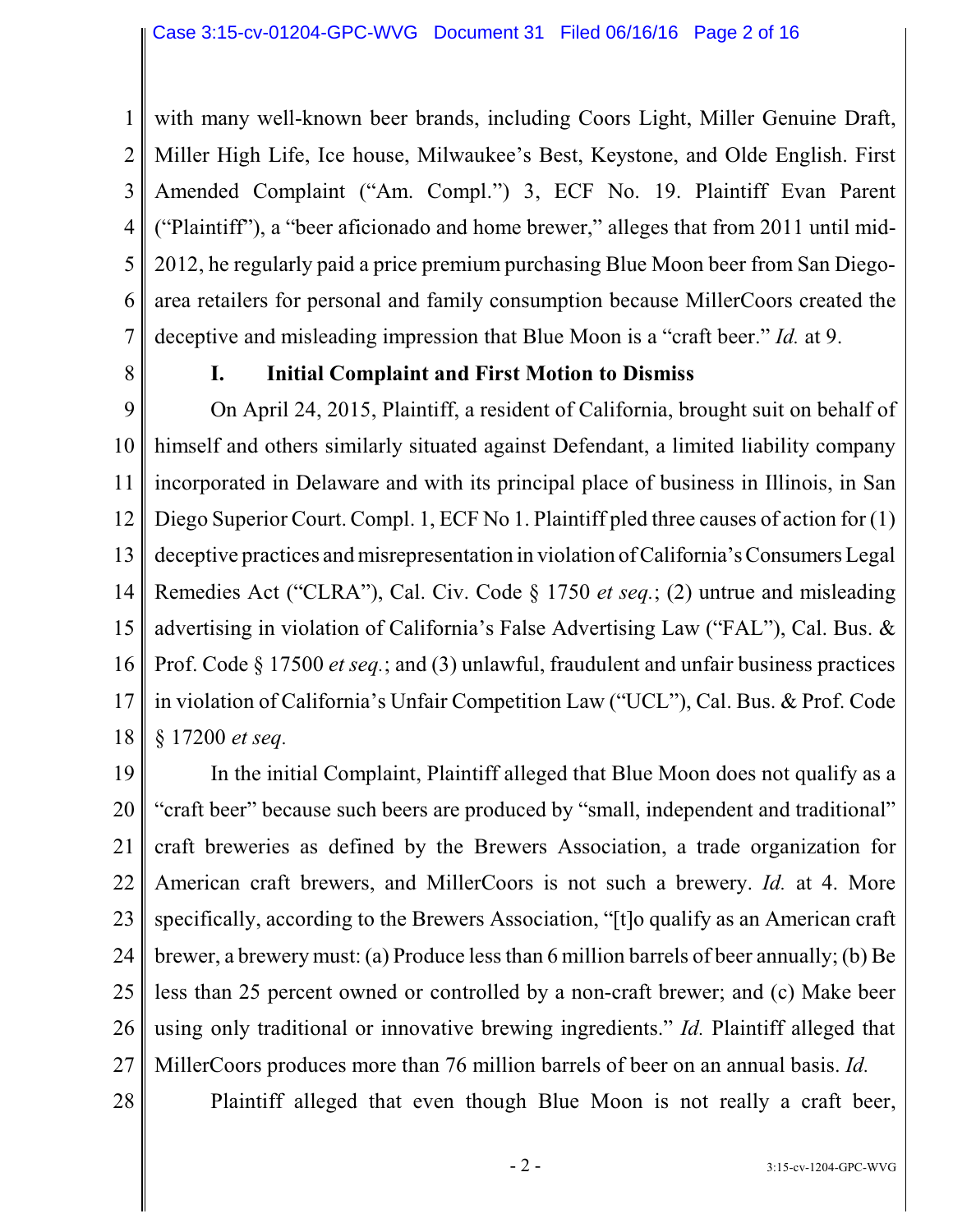1 2 3 4 MillerCoors engages in deceptive and misleading business practices to misrepresent it as a craft beer in order to capture a slice of the burgeoning craft beer market and "charge up to 50% more for Blue Moon beer than it charges for other MillerCoors products." *Id.* at 4–5. 1

5 6 7 8 9 10 11 12 13 14 15 16 17 18 19 First, Plaintiff alleged that "Defendant goesto great lengths to disassociate Blue Moon beer from the MillerCoors name." *Id.* at 4. Even though Blue Moon is owned by MillerCoors, MillerCoors' ownership of Blue Moon is not disclosed on the bottle or the outer packaging of Blue Moon beers, which instead states that the product is manufactured by "Blue Moon Brewing Co." *Id*. In fact, Blue Moon is brewed by MillerCoors at its Golden, Colorado, and Eden, North Carolina breweries, which also produce all of MillerCoors' other beers. *Id*. The Blue Moon Brewing Company ("BMBC") website also contains no reference to MillerCoors' ownership of the brand, although MillerCoors' own website lists Blue Moon among its "craft beer" brands. *Id.* Second, Plaintiff argued that Defendant's use of the registered trademark "Artfully Crafted" in the labeling and advertising for Blue Moon beer misleads consumers into thinking Blue Moon is a craft beer. *Id.* at 5. Third, Plaintiff argued that Blue Moon's "premium price," in line with other craft beers, as well as its "placement among other craft beers" in San Diego-area retailers, misled him into believing Blue Moon was a craft beer. *Id.*

20 21 22 23 24 On May 30, 2015, Defendant removed the case to federal court pursuant to the Class Action Fairness Act, 28 U.S.C. § 1332(d). Notice of Removal 3, ECF No. 1. On July 13, 2015, Defendant filed their first motion to dismiss. ECF No. 6. On October 26, 2015, the Court granted the first motion to dismiss. Order Granting Defendant's Motion to Dismiss ("Dismissal Order"), ECF No. 17.

25 26 First, the Court found that the safe harbor exception to California's consumer protection laws applied to the Plaintiff's UCL, CRLA, and FAL claims to the extent

27

28

 $1$  "On average, a six pack of craft beer typically costs \$2.00 to \$3.00 more than a six pack of macrobrewed, or mass produced beer." Compl. 3.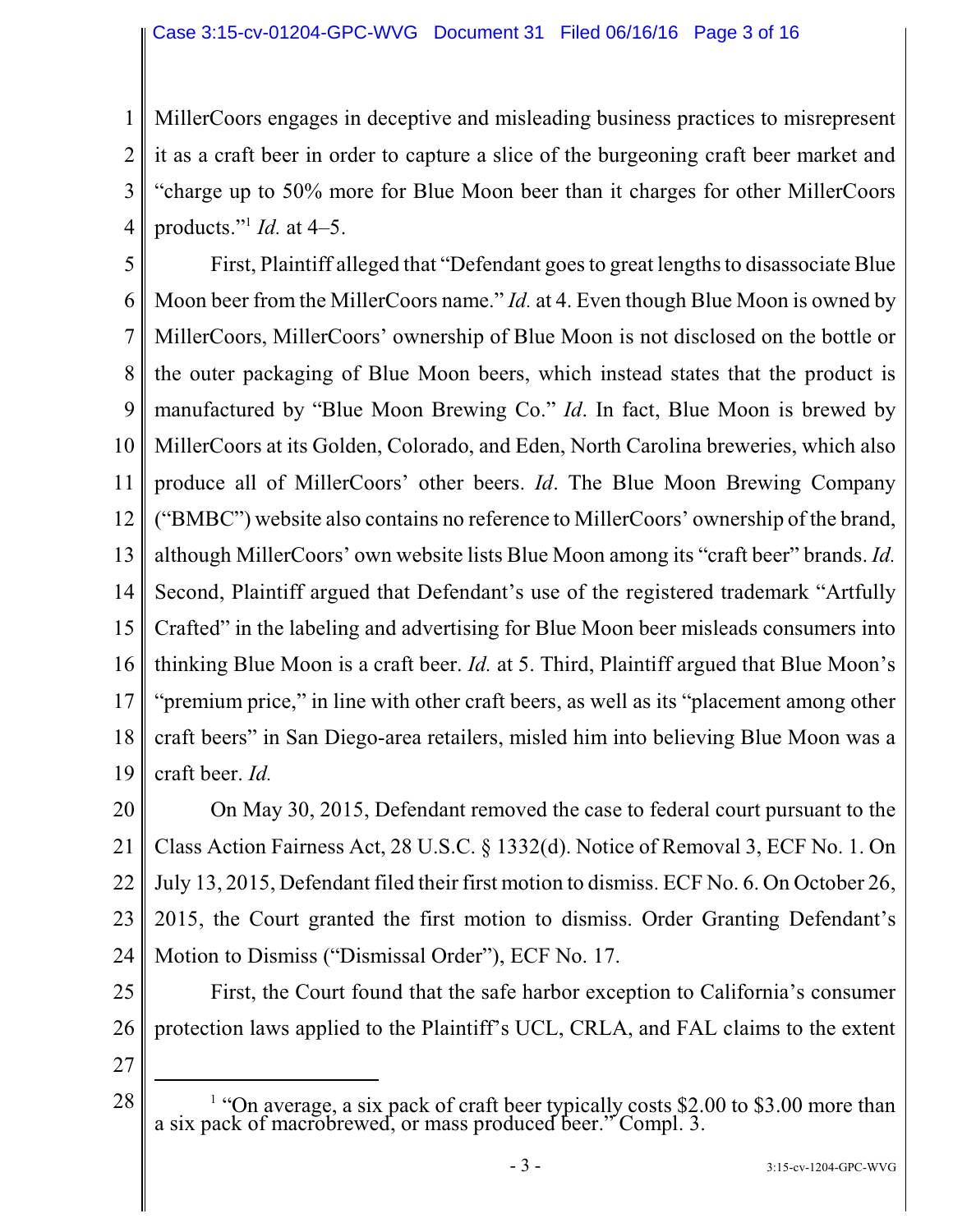1 2 3 that those claims relied on MillerCoors' omission of their ownership interest, or their designation of BMBC asthe brewer, on the label or packaging of Blue Moon beers. *Id.* at 12.

4 5 6 7 8 9 10 11 12 13 14 15 16 17 18 Second, the Court found that, based on the facts as pled in the initial Complaint, a reasonable consumer was not likely to be deceived by the Defendant's representations. The Court found that: (1) based solely on the facts pled that "there is not a single reference to MillerCoors on the Blue Moon Brewing Company website," while "Blue Moon is prominently displayed on the MillerCoors website," the Court could not conclude that the reasonable consumer could be misled by Blue Moon's internet presence; (2) standing alone, MillerCoors' use of the "Artfully Crafted" trademark was non-actionable puffery; (3) Plaintiff could not argue that other features of Blue Moon's advertising were deceptive because he had pled no other features of Blue Moon's advertising; (4) Plaintiff could not argue that Blue Moon's "placement among other craft beers" in retail stores was deceptive because Plaintiff did not allege, and provided no factual allegations from which the Court could reasonably infer, that MillerCoors has any control over where retailers place Blue Moon on their shelves; and (5) Plaintiff provided no authority supporting the proposition that the price of a product constitutes a representation or statement about the product. *Id.* at 12–16.

19 20 21 22 23 24 25 The Court then found that Plaintiff's allegations were sufficiently particular to satisfy Fed. R. Civ. P. 9(b)'s heightened pleading requirements for fraud cases, *id.* at 17, but that Plaintiff lacked standing to seek injunctive relief, *id.* at 19. The Court permitted Plaintiff leave to amend his complaint, but cautioned that Plaintiff could not rely on MillerCoors' use of the BMBC trade name in Blue Moon's label or packaging or, standing alone, the "Artfully Crafted" trademark to support his consumer protection claims. *Id.* at 20.

26

#### **II. Amended Complaint and Second Motion to Dismiss**

27 28 On November 25, 2015, Plaintiff filed a first amended complaint. ECF No. 19. The amended complaint makes the same legal claims as the original complaint, *id.* at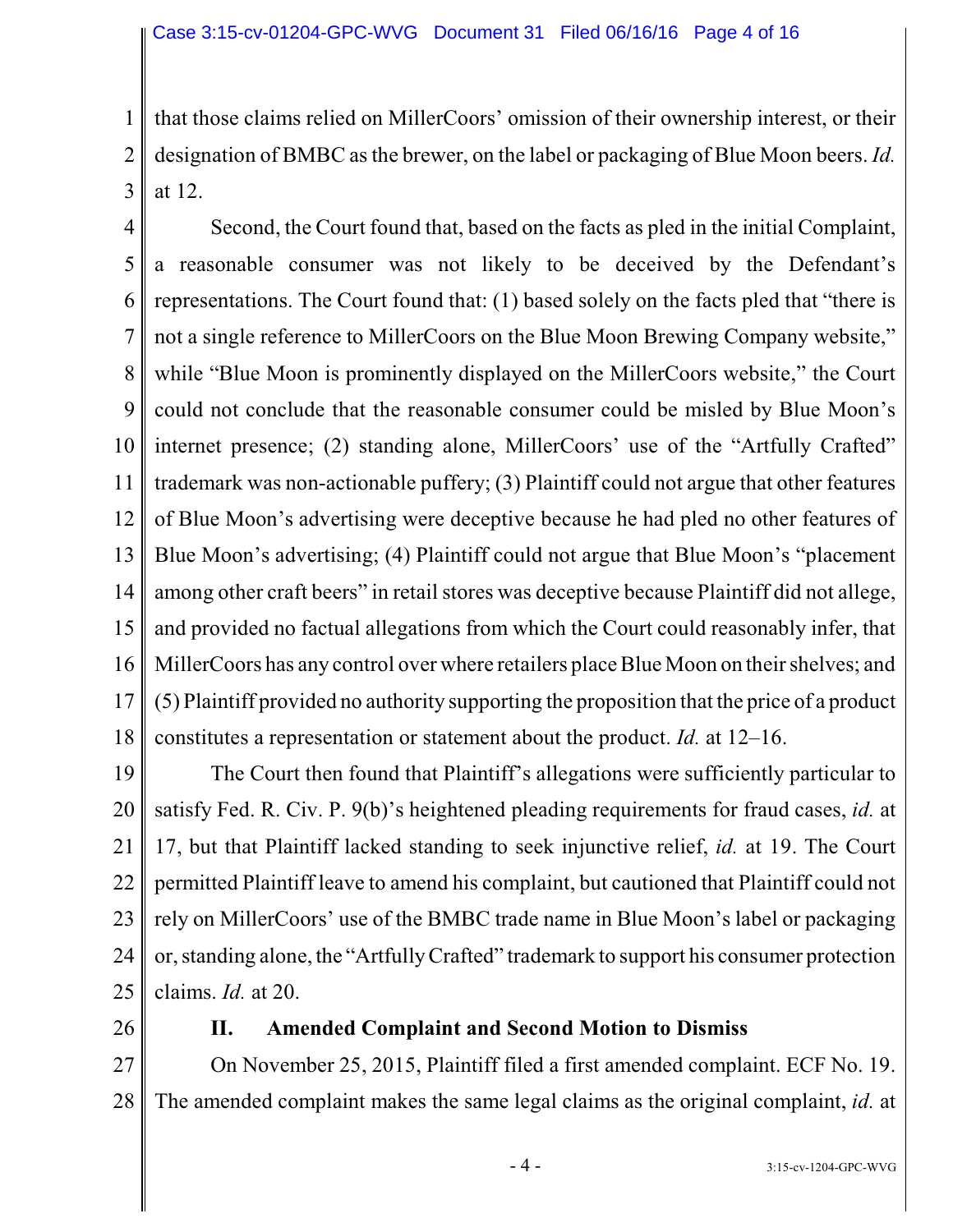1 11–20, but adds a number of new factual allegations.

2 3 4 5 6 7 8 First, the amended complaint alleges that in addition to the Brewers Association definition, Blue Moon also does not meet the dictionary definition of a craft beer. The term "craft beer" is defined by Merriam-Webster Dictionary as a "specialty beer produced in limited quantities," by Cambridge Dictionary as "beer made using traditional methods in small, independent breweries," and by the Oxford English Dictionary as "a beer made in a traditional or non-mechanized way by a small brewery." *Id.* at 4.

9 10 11 12 13 14 15 16 17 18 19 20 21 22 23 24 25 26 27 28 Second, the amended complaint alleges that MillerCoors engages in a number of practicesto produce the "wholesale fiction" that Blue Moon is a craft beer produced by a small, independent brewery, including: (a) portraying Blue Moon as having being invented independently by Dr. Keith Villa on the BMBC website, when in fact Dr. Villa was a MillerCoors employee who developed Blue Moon at the direction of MillerCoors executives; (b) portraying Blue Moon as being brewed at a "small, limited capacity brewpub known as 'The SandLot Brewery'" on the BMBC website and YouTube channel, when in fact Blue Moon is brewed at MillerCoors' Golden, Colorado and Eden, North Carolina brewing facilities; (c) directing retail establishments, through MillerCoors' network of distributors, to stock Blue Moon in the craft beer section in retail establishments; (d) endorsing retailers' misrepresentation of Blue Moon as a craft beer by permitting such retailersto use Blue Moon's trademark protected logo in advertisementsidentifying Blue Moon as a craft beer; (e) advertising Blue Moon as a craft beer at concert venues through MillerCoors' sponsorship and distribution agreements; (f) selling Blue Moon as a craft beer in non-retail venues, such as national restaurant chains; and (g) directing Blue Moon to be priced as a craft beer, "[t]hat is, \$2.00 to \$3.00, or up to 50 percent more per six pack than the average macrobrew," and thereby engaging in a practice of "falsely representing that a product has characteristics that command a premium price, and then actually charging a premium price for the product." *Id.* at 5–8.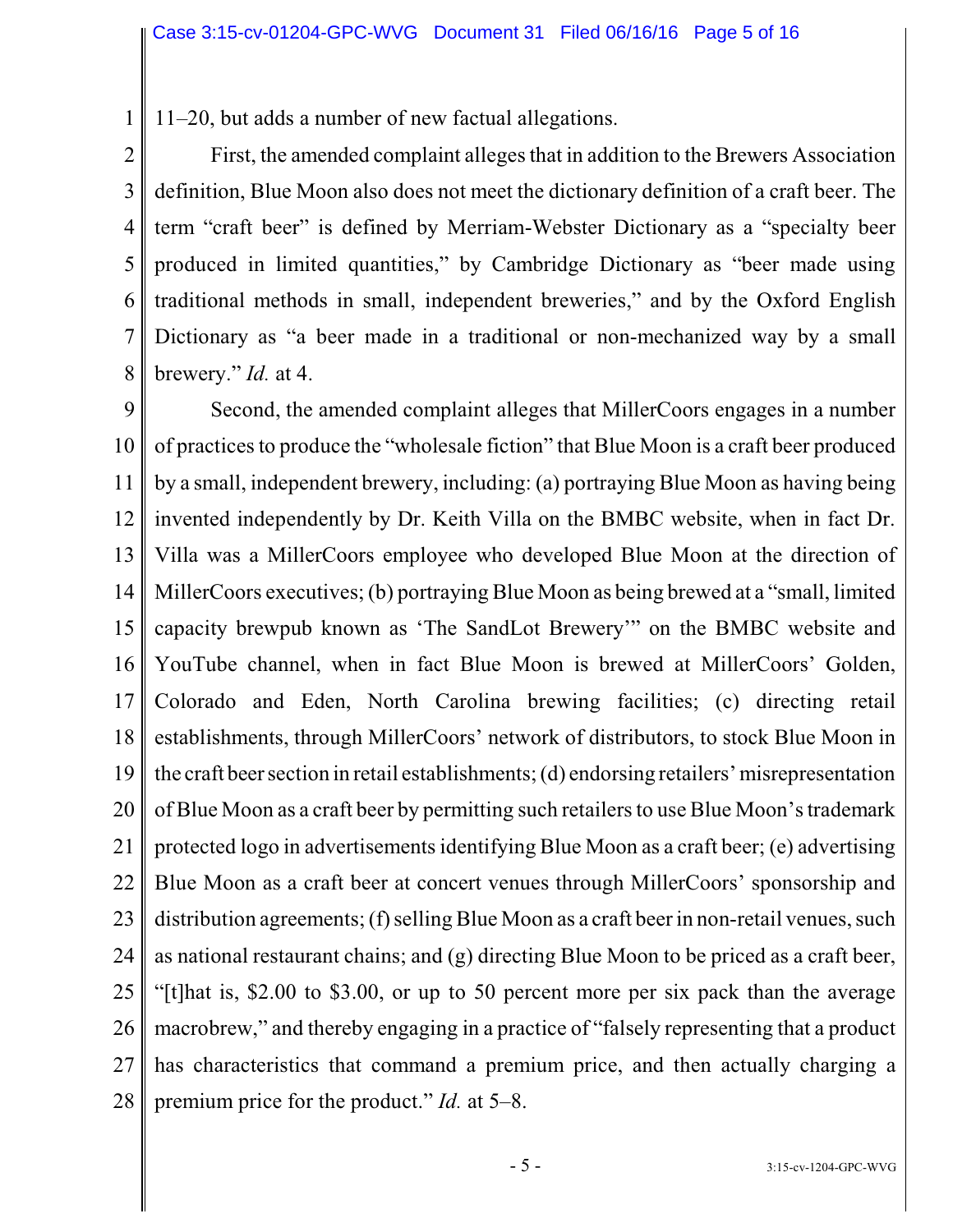This motion to dismiss followed.

### **LEGAL STANDARD**

2 3

4

5

6

1

A Rule 12(b)(6) dismissal may be based on either a "'lack of a cognizable legal theory' or 'the absence of sufficient facts alleged under a cognizable legal theory.'" *Johnson v. Riverside Healthcare System, LP*, 534 F.3d 1116, 1121–22 (9th Cir. 2008) (quoting *Balistreri v. Pacifica Police Dep't*, 901 F.2d 696, 699 (9th Cir. 1990)).

7 8 9 10 11 12 13 14 15 16 17 18 19 20 21 "To survive a motion to dismiss, a complaint must contain sufficient factual matter, accepted as true, to 'state a claim to relief that is plausible on its face.'" *Ashcroft v. Iqbal*, 556 U.S. 662, 678 (2009) (quoting *Bell Atl. Corp. v. Twombly*, 550 U.S. 544, 570 (2007)). "A claimhas facial plausibility when the plaintiff pleads factual content that allows the court to draw the reasonable inference that the defendant is liable for the misconduct alleged." *Id.* at 679 (citing *Twombly*, 550 U.S. at 556). "Threadbare recitals ofthe elements of a cause of action, supported by mere conclusory statements, do not suffice." *Iqbal*, 556 U.S. at 678; *Twombly*, 550 U.S. at 555 (noting that on a motion to dismiss the court is"not bound to accept as true a legal conclusion couched as a factual allegation"). "The pleading standard . . . does not require 'detailed factual allegations,' but it demands more than an unadorned, the defendant-unlawfully-harmed-me accusation." *Iqbal*, 556 U.S. at 678 (citations omitted). "Review islimited to the complaint, materials incorporated into the complaint by reference, and matters of which the court may take judicial notice." *See MetlzerInv. GMBH v. Corinthian Colls., Inc.*, 540 F.3d 1049, 1061 (9th Cir. 2008).

22 23 24 25 26 27 28 In analyzing a pleading, the Court sets conclusory factual allegations aside, accepts all non-conclusory factual allegations as true, and determines whether those nonconclusory factual allegations accepted as true state a claim for relief that is plausible on its face. *Iqbal*, 556 U.S. at 676–84; *Turner v. City & Cty. of San Francisco*, 788 F.3d 1206, 1210 (9th Cir. 2015) (noting that "conclusory allegations of law and unwarranted inferences are insufficient to avoid a Rule 12(b)(6) dismissal") (internal quotation marks and citation omitted). And while "[t]he plausibility standard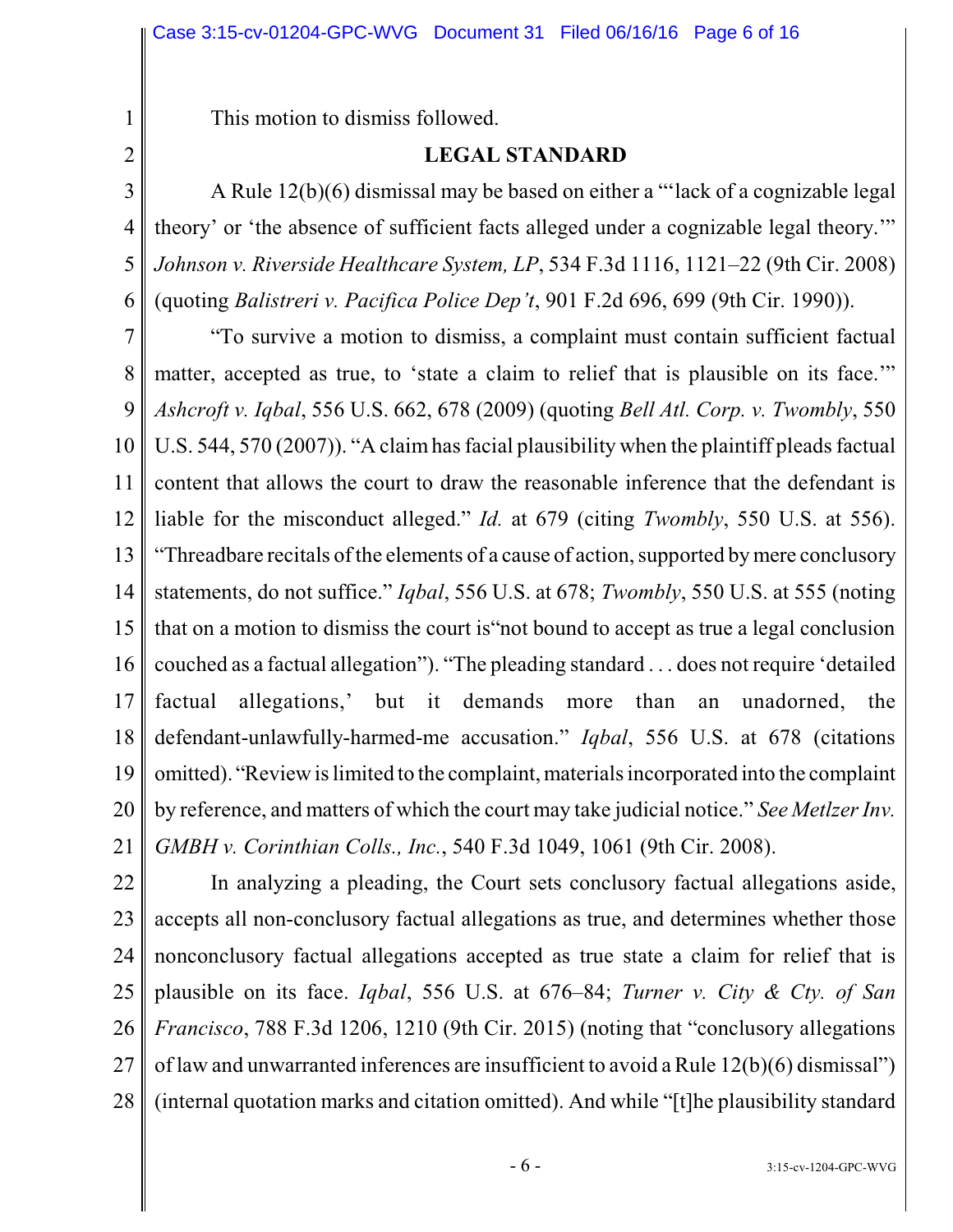1 2 3 4 is not akin to a probability requirement," it does "ask[] for more than a sheer possibility that a defendant has acted unlawfully." *Iqbal*, 556 U.S. at 678 (internal quotation marks and citation omitted). In determining plausibility, the Court is permitted "to draw on its judicial experience and common sense." *Id.* at 679.

#### **DISCUSSION**

#### **I. Judicial Notice**

5

6

7 8 9 10 11 12 13 14 15 16 17 18 "Although generally the scope of review on a motion to dismiss for failure to state a claim is limited to the Complaint, a court may consider evidence on which the complaint necessarily relies if: (1) the complaint refers to the document; (2) the document is central to the plaintiff['s] claim; and (3) no party questions the authenticity of the copy attached to the 12(b)(6) motion." *Daniels–Hall v. Nat'l Educ. Ass'n*, 629 F.3d 992, 998 (9th Cir. 2010) (internal quotation marks and citations omitted). Fed. R. Evid. 201(b) permits judicial notice of a fact when it is "not subject to reasonable dispute because it:  $(1)$  is generally known within the trial court's territorial jurisdiction; or (2) can be accurately and readily determined from sources whose accuracy cannot reasonably be questioned." The court may take notice of such facts on its own, and "must take judicial notice if a party requests it and the court is supplied with the necessary information." Fed. R. Evid. 201(c).

19 20 21 22 23 24 25 26 27 28 MillerCoors seeks judicial notice of (a) a November 16, 2015 article from The San Diego Union-Tribune entitled "*Ballast Point to be Sold to N.Y. corporation for \$1B*," and (b) a press release fromNasdaq entitled "*LeadingCraft BrewerBallast Point Joins Constellation Brands.*" ECF No. 22-4. Facts that become widely known through news or other announcements, including on websites, are subject to judicial notice. *Ritter v. Hughes Aircraft Co.*, 58 F.3d 454, 458–59 (9th Cir. 1995) (taking judicial notice of newspaper article regarding widespread layoffs because the layoffs were "a fact which would be generally known in Southern California and which would be capable of sufficiently accurate and ready determination"). Neither party questions the authenticity of these documents. The Court finds that these documents are appropriate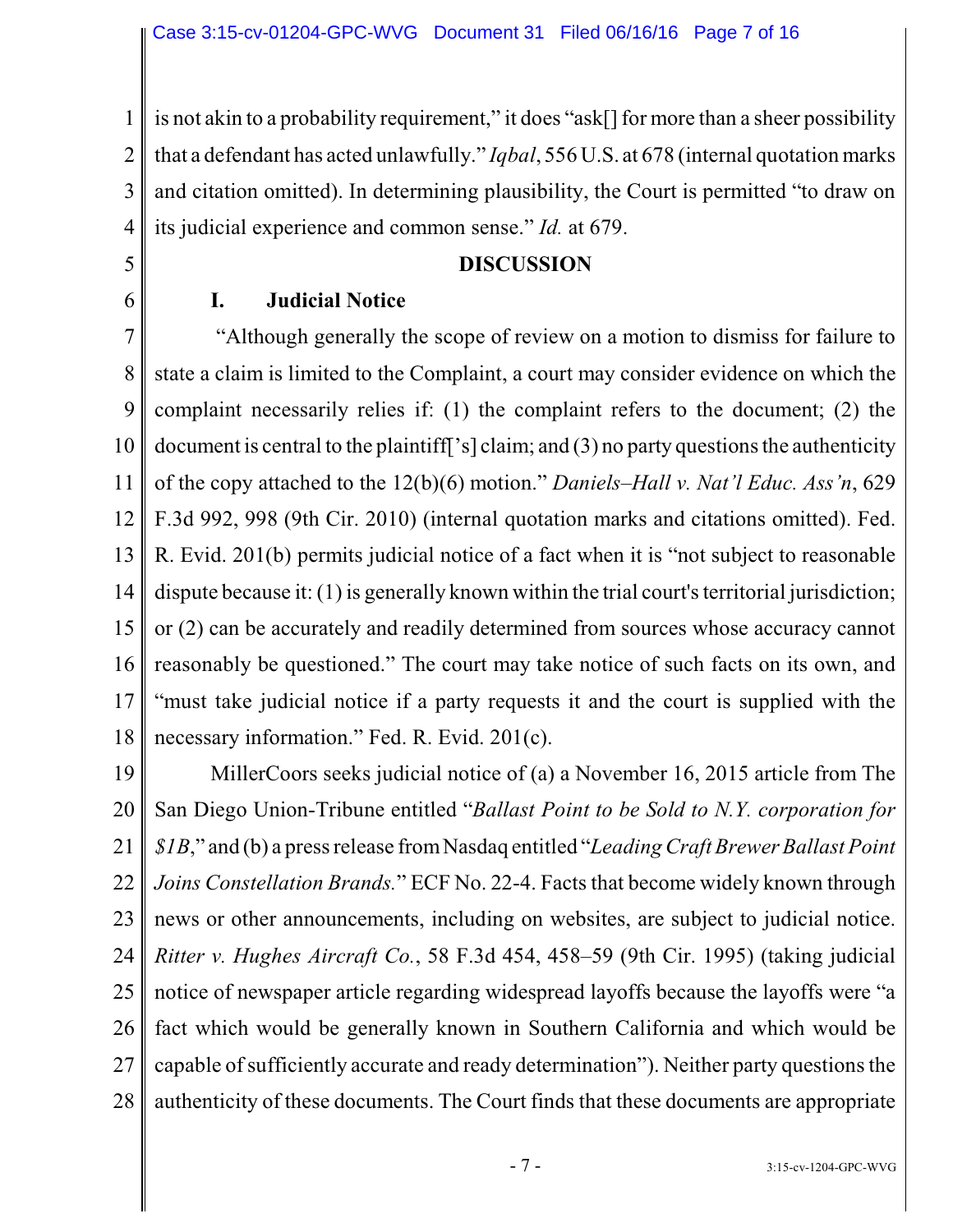1 2 3 for judicial notice because the acquisition of Ballast Point by Constellation Brands is a fact which is generally known in San Diego and capable of sufficiently accurate and ready determination.

4 5 6 7 8 9 10 11 12 13 14 15 16 17 18 19 20 21 22 Plaintiff seeks judicial notice of the Written Testimony of Bob Pease, Chief Executive Officer of the Brewers Association, before the Senate Committee on the Judiciary Subcommittee on Antitrust, Competition Policy and Consumer Rights on December 8, 2015, concerning the pending merger between Anheuser-Busch Inbev ("ABI") and MillerCoors. ECF No. 23-1. Information contained in official documents, including documents appearing on a governmental website, is judicially noticeable. *See Daniels-Hall v. Nat'l Educ. Ass'n*, 629 F.3d 992, 998–99 (9th Cir. 2010) (judicial notice ofinformation displayed on school district website); *Sinaloa Lake Owners Ass'n v. City of Simi Valley*, 864 F.2d 1475, 1479–80 & n.2 (9th Cir. 1989) ("We take judicial notice of these figures, contained in the reports of a public body, pursuant to Fed. R. Evid. 201(b)(2)."). However, MillerCoors objects to the use of Mr. Pease's testimony to establish the truth of the matters stated therein, arguing that the Court should only take judicial notice of the limited fact that Mr. Pease made the statements contained in his written testimony. ECF No. 25 at 1–2. "[A] court may not take judicial notice of a fact that is 'subject to reasonable dispute.'" *Lee v. City of Los Angeles*, 250 F.3d 668, 689 (9th Cir. 2001) (citing Fed. R. Evid. 201(b)). Thus, while the Court takes judicial notice of the limited fact that Mr. Pease made the statements contained in his written testimony, the Court declines to rely on Mr. Pease's testimony to establish the truth of the matters stated therein.

23

### **II. Motion to Dismiss**

24 25 26 27 28 Defendant argues that the case should be dismissed because Plaintiff fails to allege an actionable misrepresentation, since (1) a reasonable consumer would not be misled by MillerCoors' advertising; (2) MillerCoors is not liable for third-party representations; and (3) MillerCoors' alleged pricing of Blue Moon is not a representation. Def. Mot. 6–16. Because the Court agrees, the Court **GRANTS**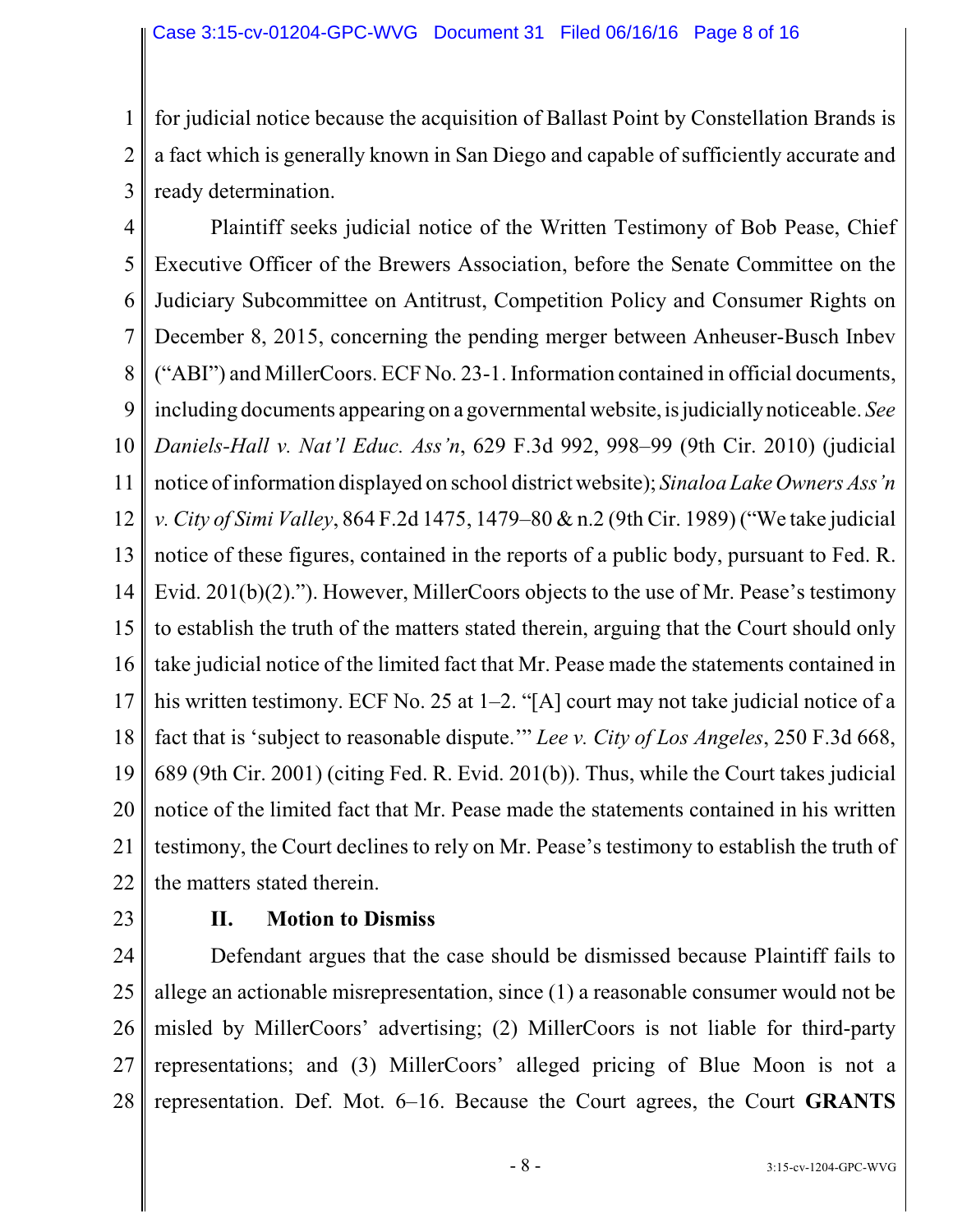1 Defendant's motion to dismiss.<sup>2</sup>

2

#### **A. Legal Standard**

3 4 5 6 7 8 9 10 11 12 13 14 15 Claims under the UCL, FAL, and CLRA that representations are misleading are governed by the "reasonable consumer" test, which asks whether "members of the public are likely to be deceived." *Williams v. Gerber Prods. Co.*, 552 F.3d 934, 938 (9thCir. 2008) ("TheCalifornia Supreme Court has recognized that these laws prohibit not only advertising which isfalse, but also advertising which[,] although true, is either actually misleading or which has a capacity, likelihood or tendency to deceive or confuse the public."). A likelihood of deception means that "it is probable that a significant portion of the general consuming public or of targeted consumers, acting reasonably in the circumstances, could be misled." *Lavie v. Procter &GambleCo.*, 105 Cal. App. 4th 496, 508 (2003). Whether a business practice is deceptive generally presents a question of fact that cannot be resolved on a motion to dismiss. *See Williams*, 552 F.3d at 938. In rare circumstances, however, courts can conclude as a matter of law that members of the public are not likely to be deceived. *See id.* at 939.

16

# 17

## **B. Whether a Reasonable Consumer Could Be Misled By MillerCoors' Advertising**

18 19 20 21 22 23 24 Defendant overstates the scope of the Court's previous findings when it argues that "[t]he Court has already found that no reasonable consumer could be misled by Blue Moon's internet presence." Def. Mot. 6. What the Court found was that, "[b]ased on those facts standing alone" that "'there is not a single reference to MillerCoors on the Blue Moon Brewing Company website'" while "Blue Moon is prominently displayed on the MillerCoors web site," the Court could not conclude that a reasonable consumer could be misled by Blue Moon's internet presence. Dismissal Order 13.

25

<sup>26</sup> 27 28 <sup>2</sup> Because the Court finds that Plaintiff fails to allege an actionable misrepresentation, the Court need not address Defendant's additional arguments that (1) Plaintiff failed to plead his claims with the requisite particularity;  $(2)$  Plaintiff failed to allege reliance; (3) Plaintiff failed to allege materiality; and (4) Plaintiff lacks standing to pursue injunctive relief because he has no intent to purchase Blue Moon beer in the future. *See* Def. Mot. 16–24.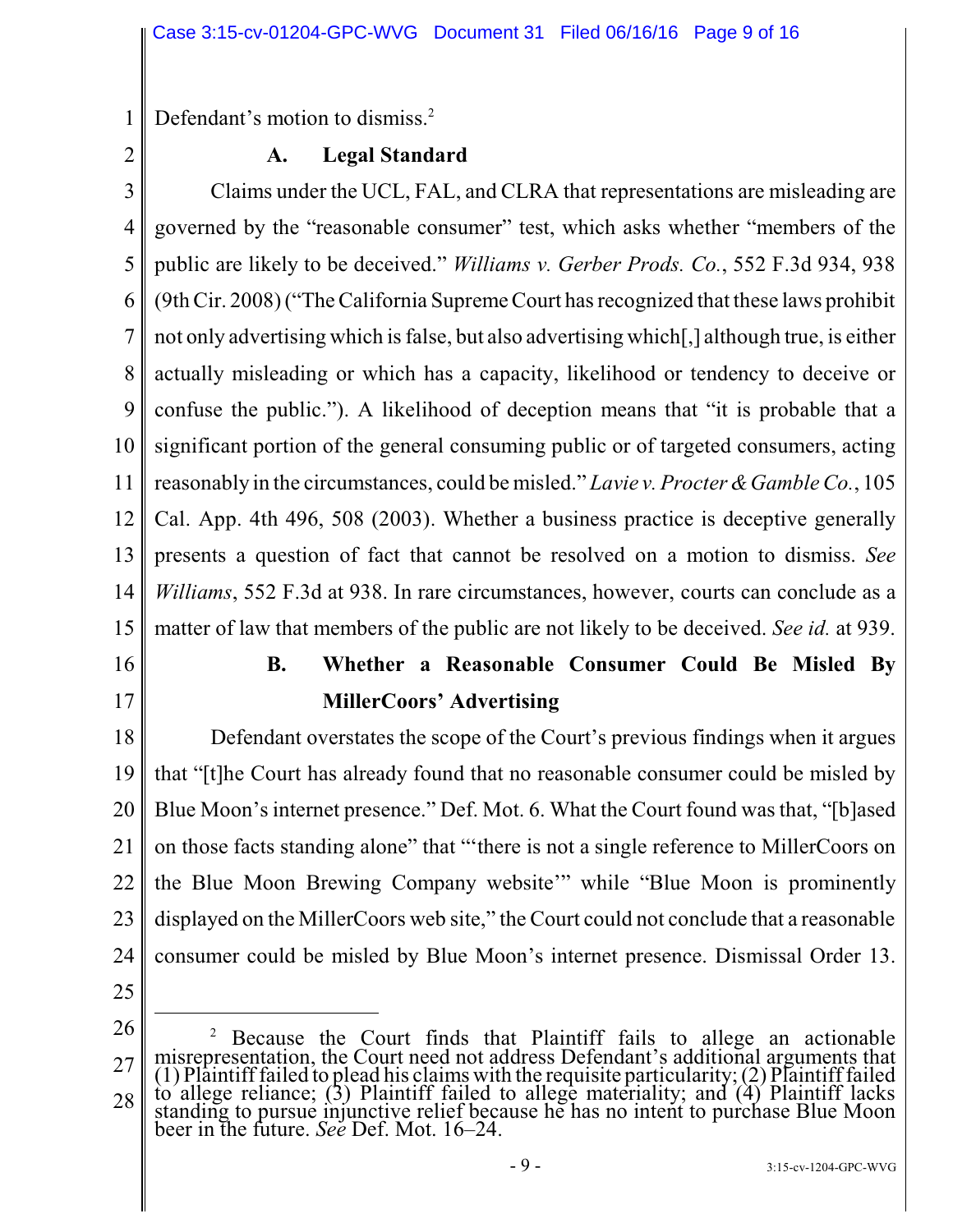1 2 3 Plaintiff has now alleged additional features of MillerCoors' internet advertising of Blue Moon on both the BMBC website and YouTube channel that must be considered by the Court. Am. Compl. 5–6.

4 5 6 7 8 That said, the Court agrees with Defendant that the three internet advertisements identified by Plaintiff and featured on the BMBC website (bluemoonbrewingcompany.com) and YouTube channel, "The Story of Blue Moon," "The SandLot Guys," and "Our Approach to Brewing," constitute non-actionable puffery.

9 10 11 12 13 14 15 16 17 18 19 20 21 "[T]o be actionable as an affirmative misrepresentation, a statement must make a specific and measurable claim, capable of being proved false or of being reasonably interpreted as a statement of objective fact." *Vitt v. Apple Computer, Inc.*, 469 Fed. Appx. 605, 607 (9th Cir. 2012) (internal quotation marks omitted) (affirming finding that descriptors "mobile," "durable," "portable," "rugged," "built to withstand reasonable shock," "reliable," "high performance," "high value," an "affordable choice," and an "ideal student laptop" were "generalized, non-actionable puffery because they are 'inherently vague and generalized terms' and 'not factual representations that a given standard has been met'"); *see also McKinney v. Google, Inc.*, 2011 WL 3862120, at \*6 (N.D. Cal. Aug. 30, 2011) ("Although misdescriptions" [sic] of specific or absolute characteristics of a product are actionable, generalized, vague, and unspecified assertions constitute mere puffery upon which a reasonable consumer could not rely." (internal punctuation marks omitted) (citations omitted)).

22

23 24 25

26 27 28 Upon review of the three advertisements, the Court finds that Plaintiff has not identified any affirmative misrepresentations made therein. The contents of the advertisements are as follows: "The Story of Blue Moon" is a 1 minute, 40 second video on YouTube wherein Keith Villa describes his background as a brewer, the influence of Belgium himself and his development of Blue Moon, and the ingredients and flavor profile of Blue Moon beer. *See* Def. Mot., Ex. B. "Our Approach to Brewing" is a 2 minute, 9 second video on the BMBC website which depicts Keith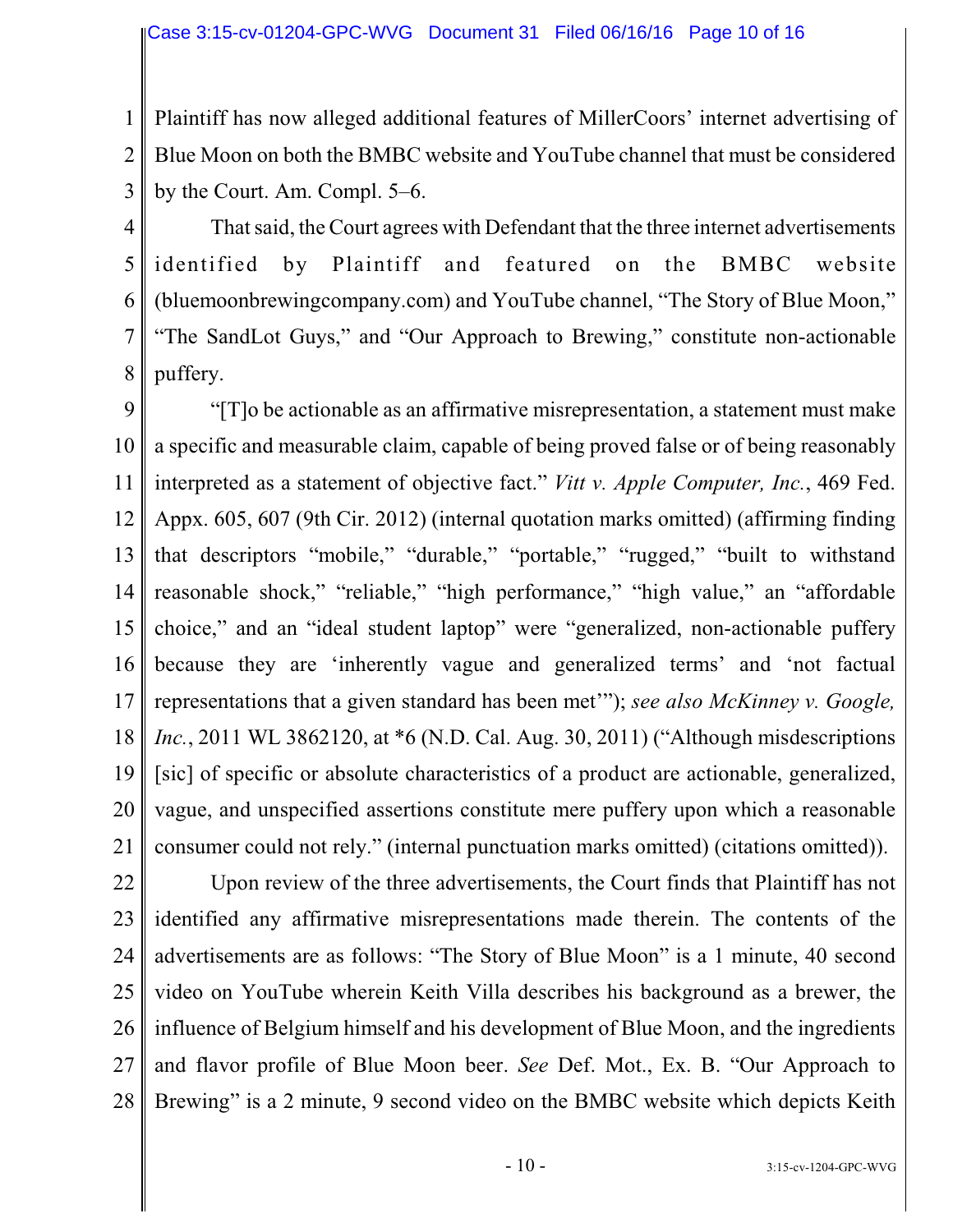1 2 3 4 5 Villa and a number of other brewers at the "Sandlot" brewery discussing the development of seasonal varietals of Blue Moon featuring ingredients such as spearmint and frankincense. *See id.* Finally, "Meet the Brewers" is a webpage on the BMBC website which offers biographies of Keith Villa and four other BMBC employees, including the three "SandLot Guys." *See id.*, Ex. G.

6 7 8 9 10 11 12 13 14 15 16 17 Plaintiff alleges that the three advertisements "falsely represent that Blue Moon is brewed by a small, independent craft brewery, rather than the second largest brewing company in the United States" by (1) depicting Blue Moon as being brewed in 10 barrel, or 310 gallon brew tanks, when Blue Moon is generally brewed in 60,000 to 80,000 gallon tanks; (2) depicting MillerCoors employee Keith Villa as "founder" and brew master; (3) depicting a small, brick building with a sign that reads "Blue Moon Brewing Company at The SandLot" as the brewery that produces Blue Moon beer; and (4) suggesting that Blue Moon is brewed at "The SandLot" by referring to the Blue Moon brewers as "The SandLot Guys." Am. Compl. 5–6; Pl. Mot. 15–16. Finally, Plaintiff argues that although the BMBC website and YouTube channel "stop short of calling Blue Moon a craft beer, they feature all of the elements necessary to depict a craft beer." Pl. Mot. 16.

18 19 20 21 22 23 However, Plaintiff fails to point to any "specific and measurable claim[s], capable of being proved false or of being reasonably interpreted as a statement of objective fact" made in the advertisements. First, while "The Story ofBlue Moon" does contain brief images of a Blue Moon brewery with comparatively small brewing tanks, nowhere in the video is it stated that the brewery depicted is the only place in which Blue Moon is produced. *See* Def. Mot., Ex. B.

24 25 26 27 28 Second, while the video does depict Keith Villa as the "brewmaster" and the formulator of Blue Moon's original recipe, "Belgian White," MillerCoors claims, and Plaintiff does not dispute, that Keith Villa did create Blue Moon Belgian White in 1995. *See* Def. Mot. 8. More importantly, nowhere in either "The Story of Blue Moon" or "Our Approach to Brewing" videos is it stated that Blue Moon originated from an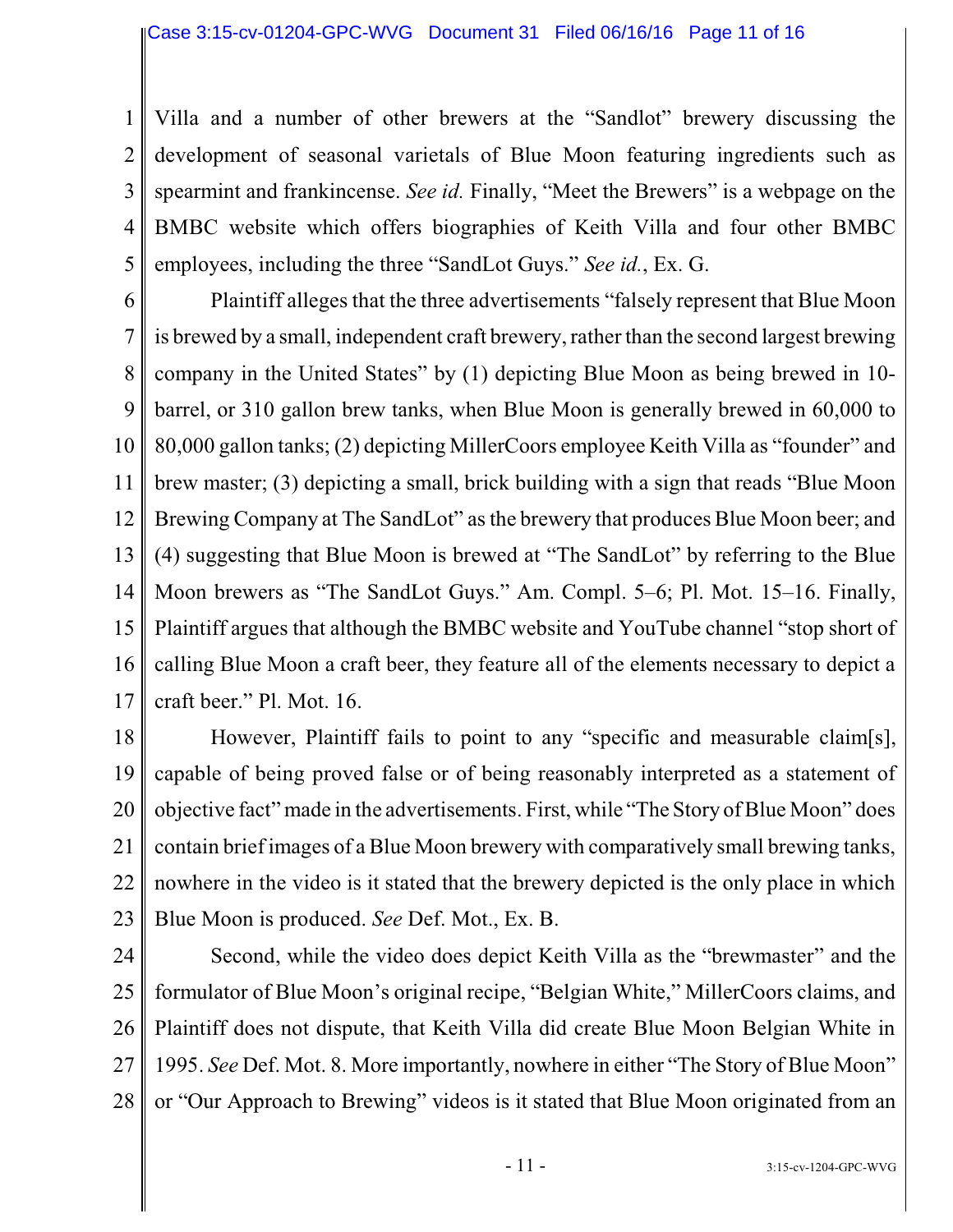1 independent brewery.

2 3 4 5 6 Third, MillerCoors claims, and Plaintiff does not dispute, that "the SandLot" brewery was indeed where Blue Moon Belgian White was first produced in 1996. Def. Mot. 10. And again, nowhere in the "Our Approach to Brewing" video is it represented that Blue Moon is currently produced only out of the SandLot brewery. *See* Def. Mot., Ex. B.

7 8 9 Fourth, the biographies of the "SandLot Guys" brewers on the BMBC website do not contain any affirmative representations that Blue Moon is brewed by a small, independent brewery. *See* Def. Mot., Ex. G.

10 11 Finally, as Plaintiff acknowledges, nowhere in these advertisements is Blue Moon described as or stated to be a craft beer.

12 13 14 Thus, the Court agrees with Defendant that at best, these advertisements contain "generalized, vague, and unspecified assertions" that amount to "mere puffery upon which a reasonable consumer could not rely."<sup>3</sup>

15

16

17

18

**C. Whether Defendant is Liable for Third-Party Representations** Defendant argues that Plaintiff's claims must be dismissed to the extent that they are premised on third-party conduct. The Court agrees. Plaintiff alleges that MillerCoors "requires that retail establishments stock Blue Moon among the craft

19 20 21 22 beers," "endorses third-party representations that misidentify[] Blue Moon as a craft beer," "[t]hrough its sponsorship and distribution agreements . . . falsely advertises Blue Moon as a craft beer at various concert and sporting venues," and either directs or consents to the selling of blue Moon as a craft beer in non-retail establishments, such

- 23
- 24

<sup>25</sup> 26 27 28 <sup>3</sup> Defendant also argues that the terms "craft" and "craft beer" are not actionable statements. Def. Mot. 12. However, the Court need not decide the issue of whether "craft" or "craft beer" can ever be an actionable statement, because as Defendant points out, *id.*, Plaintiff nowhere alleges that MillerCoors refers to Blue Moon as a craft beer in its advertising, *see* Am. Compl. 5–6. Plaintiff did previously allege that MillerCoors referred to Blue Moon as a craft beer on its own corporate website, but as the Court previously observed, "the Court cannot conclude that the reasonable consumer, viewing Blue Moon's identification as a craft beer on MillerCoors' company website, could be misled into believing that Blue Moon is an 'independently brewed, handcrafted beer' not owned by Miller Coors." Dismissal Order 14.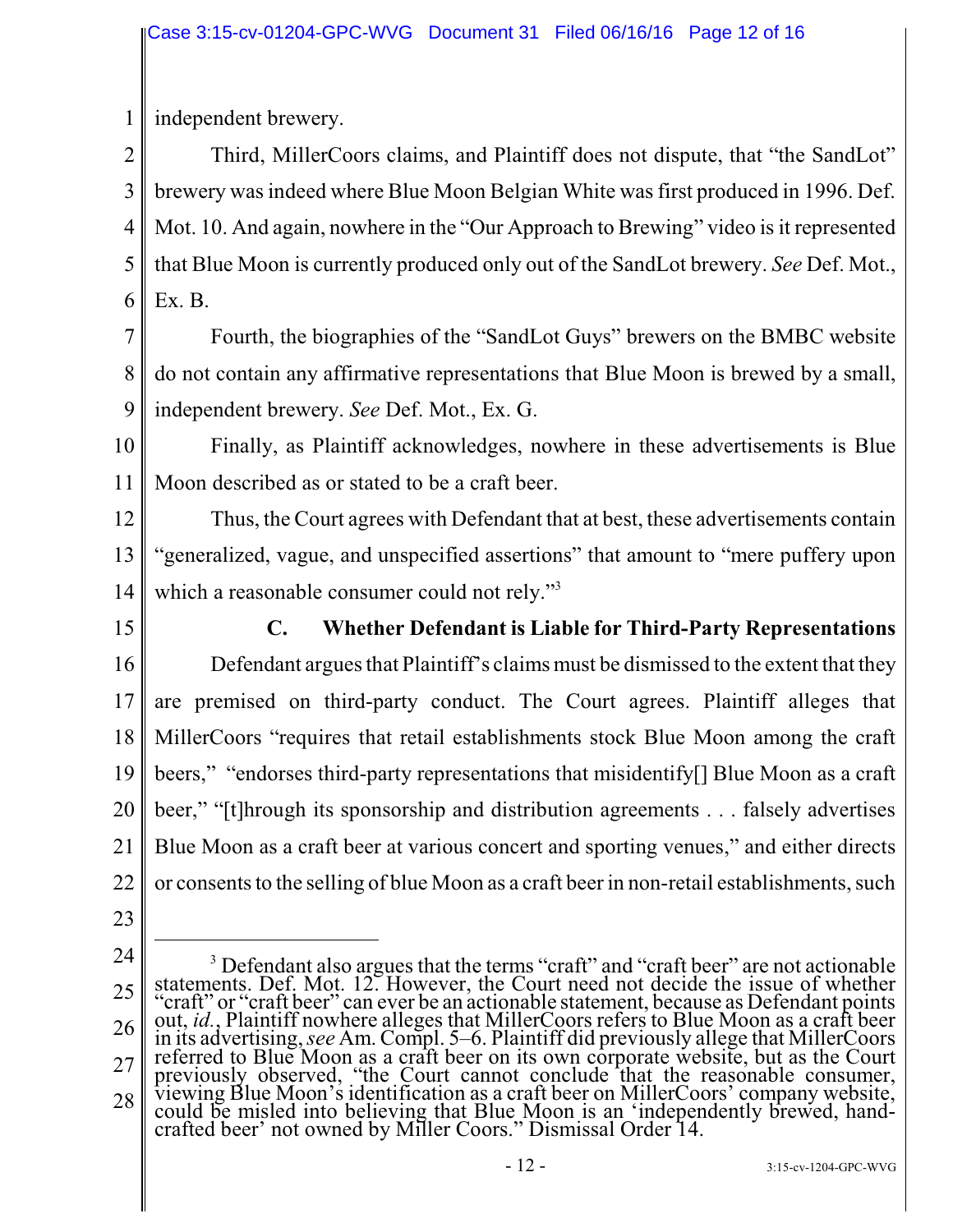1 as "national restaurant chains such as Applebee's and TGI Friday's." Def. Mot. 5–8.

2

3 4 5 6 7 8 9 10 11 12 However, as Defendant correctly points out, unfair competition claims cannot be predicated on vicarious liability. *Emery v. Visa Internat. Serv. Ass'n*, 95 Cal. App. 4th 952, 960 (2002) ("The concept of vicarious liability has no application to actions brought under the unfair business practices act." (quoting *People v. Toomey*, 157 Cal. App. 3d 1, 14 (1984)) (internal quotation marks omitted)). In the context of false advertising, there is no duty to investigate the truth of statements made by others. *Id.* at 964 (citing *McCulloch v. Ford Dealers Advertising Assn.*, 234 Cal. App. 3d 1385, 1391 (1991); *Walters v. Seventeen Magazine*, 195 Cal. App. 3d 1119, 1122 (1987)). "A defendant's liability must be based on his personal 'participation in the unlawful practices' and 'unbridled control' over the practices that are found to violate section 17200 or 17500." *Id.* (citing *Toomey*, 157 Cal. App. 3d at 15).

13 14 15 16 17 18 19 20 21 22 23 24 25 26 27 28 Plaintiff does not allege such "personal participation" or "unbridled control" here. Specifically, Plaintiff alleges that the way Defendant "requires that retail establishments stock Blue Moon among the craft beers" is that Defendant "contracts with a network of distributors, who in turn contract with retailers based on Defendant's requirements, to ensure that Blue Moon is stocked and sold in the retailer's craft beer section." Am. Compl. 6. Plaintiff does not plead any specific features of the alleged agreements between MillerCoors and the distributors that would enable MillerCoors to be able to exercise "unbridled control" by proxy over the retailers, who are alleged to contract with the distributors, not MillerCoors. And indeed, in the next sentence of the amended complaint, Plaintiff retreats from the claim that Defendant actually "requires" retailers to stock Blue Moon in the craft beer section, continuing, "[a]ccordingly, Defendant is not only aware that this practice occurs, but encourages it, and *whenever possible*, requires it." *Id.* (emphasis added). Plaintiff's allegations in this regard thus appear to be conclusory, and lacking in the factual content that would allow the Court to draw the reasonable inference that the defendant is liable for the misconduct alleged.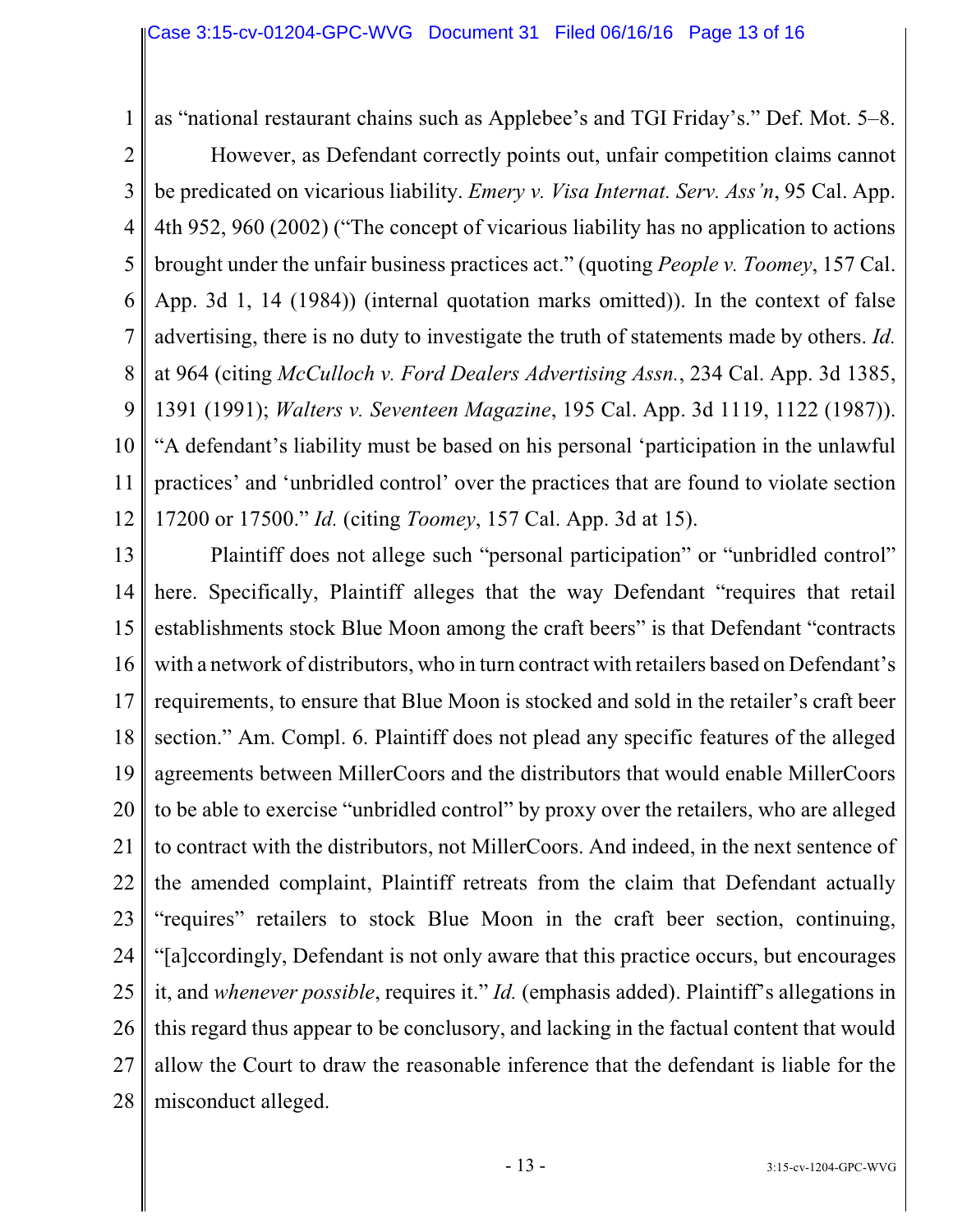1 2 3 4 5 6 7 8 9 10 11 12 13 Next, Plaintiff alleges, without any factual support, that Defendant endorses third party advertisements for craft beer sales, which include Blue Moon, based on the advertisements featuring Defendant's trademark. At best, Plaintiff alleges that because advertisements created bythird parties "feature Defendant's trademark protected logo," such advertisements "were created with Defendant's knowledge and consent, if not at Defendant's direction." *See, e.g.*, Am. Compl. 7. However, "the law is clear and dispositive [that a] trademark owner's grant of permission to another to use the owner's mark, combined with efforts to 'police' such use, do not make the user the agent or intermediary of the owner. The owner may retain sufficient control to protect and maintain its interest in the mark without establishing an agency relationship." *Emery*, 95 Cal. App. 4th at 961 (citation omitted). Put another way, "[t]he use of such a mark does not constitute an endorsement." *Id.* at 964 (citing *New Kids on the Block v. New America Pub., Inc.*, 971 F. 2d 302, 308–309 (9th Cir. 1992)).

- 14 15 16 17 18 19 20 21 Similarly, the claims regarding false advertising at concert and sporting venues are based on unspecified sponsorship agreements and a concession stand which features the Blue Moon logo and reads "craft beer," while the claims regarding false advertising at non-retail venues are based on the control allegedly exercised by MillerCoors by proxy through its distributors and the menus and print advertisements of national restaurant chains such as Applebee's and TGI Friday's. Am. Compl. 7. Again, a third party's use of a trademark does not constitute an endorsement by the trademark owner.<sup>4</sup>
	-

22 23 Accordingly, the Court finds that Defendant is not liable for the third party representations of Blue Moon as a craft beer alleged by Plaintiff.

- 24
- 25

26 27 28 <sup>4</sup> Plaintiff also argues that MillerCoors might be liable for the actions of third parties under an "aiding and abetting" theory. Pl. Resp. 20. Again, however, Plaintiff does not plead a conspiracy to defraud between MillerCoors and third parties. *See People v. Bestline Products, Inc.*, 61 Cal. App. 3d 879, 918 (1976). Similarly, in his response, Plaintiff for the first time alleges that "[b]ecause MillerCoors owns many of its distributors in the state of California, the trier of fact could reasonably find that an agency relationship exists." Pl. Resp. 20. However, Plaintiff did not allege that MillerCoors owned any of its distributors anywhere in the amended complaint.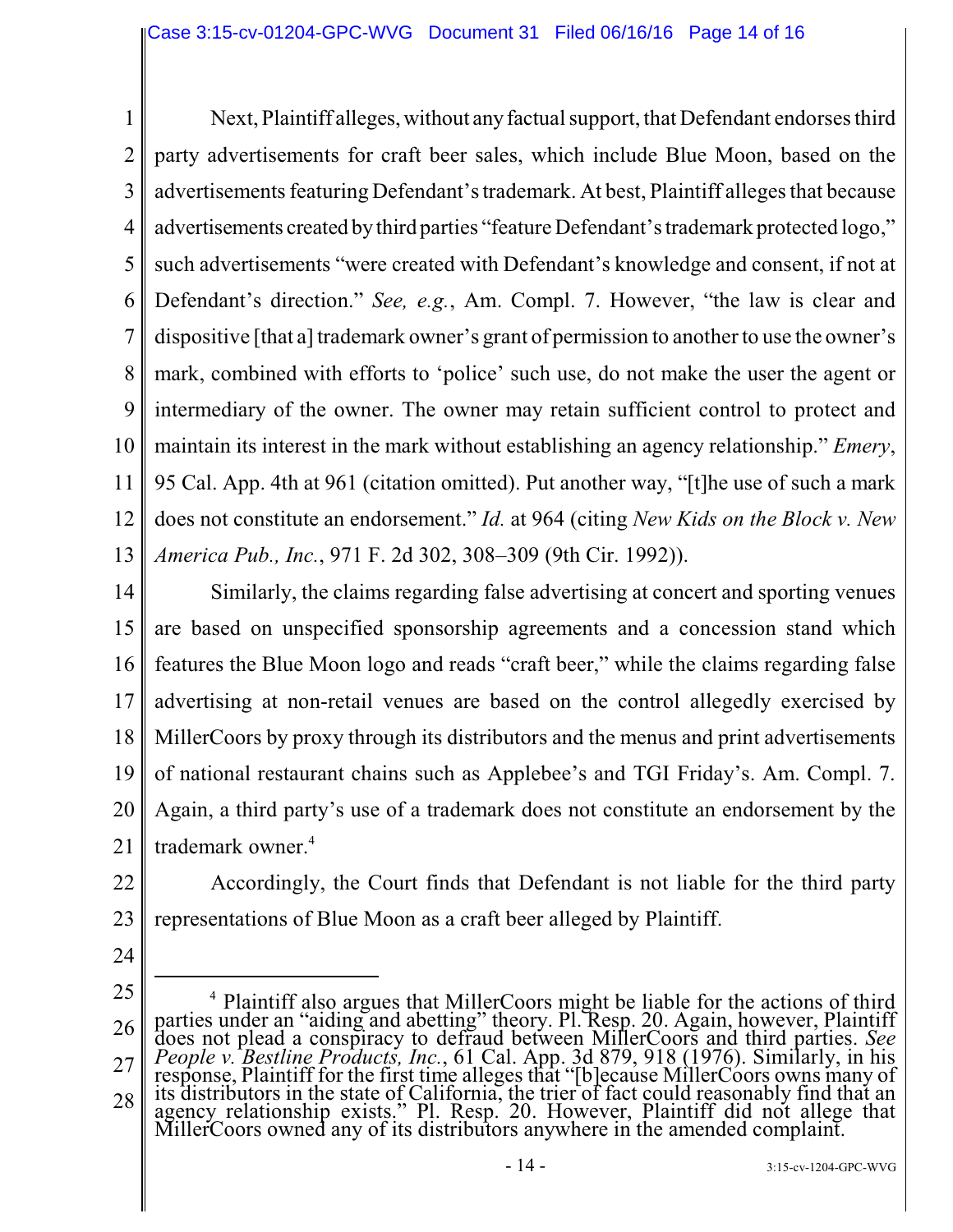1 2

# **D. Whether Defendant's Pricing of Blue Moon Constitutes a Representation**

3 4 5 6 7 8 9 10 11 12 Finally, Defendant argues that MillerCoors' pricing of Blue Moon cannot constitute a misrepresentation. The Court agrees. The Court previously found that Plaintiff had failed to point to any case "supporting the proposition that the price of a product can constitute a representation or statement about the product." Dismissal Order 16 (citing *Boris v. Wal-Mart Stores, Inc*., 35 F. Supp. 3d 1163, 1169 (C.D. Cal. 2014) (finding that the price of a migraine medication did not constitute a representation or statement about the product that could support consumer claims against retailer under the UCL, CLRA, or FAL)). Plaintiff has again failed to do so here. *See* Pl. Resp. 11 (acknowledging that courts "generally" only "consider product pricing in consumer protection litigation . . . in the context of calculating damages").

13

#### **III. Leave to Amend**

14 15 16 17 18 19 20 Fed. R. Civ. P. 15 provides that courts should freely grant leave to amend when justice requires it. Accordingly, when a court dismisses a complaint for failure to state a claim, "leave to amend should be granted unless the court determines that the allegation of other facts consistent with the challenged pleading could not possiblycure the deficiency." *DeSoto v. Yellow Freight Sys., Inc.*, 957 F.2d 655, 658 (9th Cir. 1992) (internal quotation marks omitted). Amendment may be denied, however, if amendment would be futile. *See id.*

21 22 23 24 25 26 27 28 The Court already granted Plaintiff leave to amend once before in order to cure the deficiencies identified in the original complaint. *See* Dismissal Order 20. In that Order, the Court stated that it "d[id] not find it impossible that the Plaintiff could allege other facts as to MillerCoors' advertising or sales practices that would support their claim that MillerCoors deceptively or misleadingly represents Blue Moon as a craft beer." *Id.* Having already given Plaintiff a second opportunity to plead his case, and having found the merits lacking, the Court finds that at this juncture, amendment would be futile. Accordingly, the Court **DENIES** Plaintiff leave to amend.